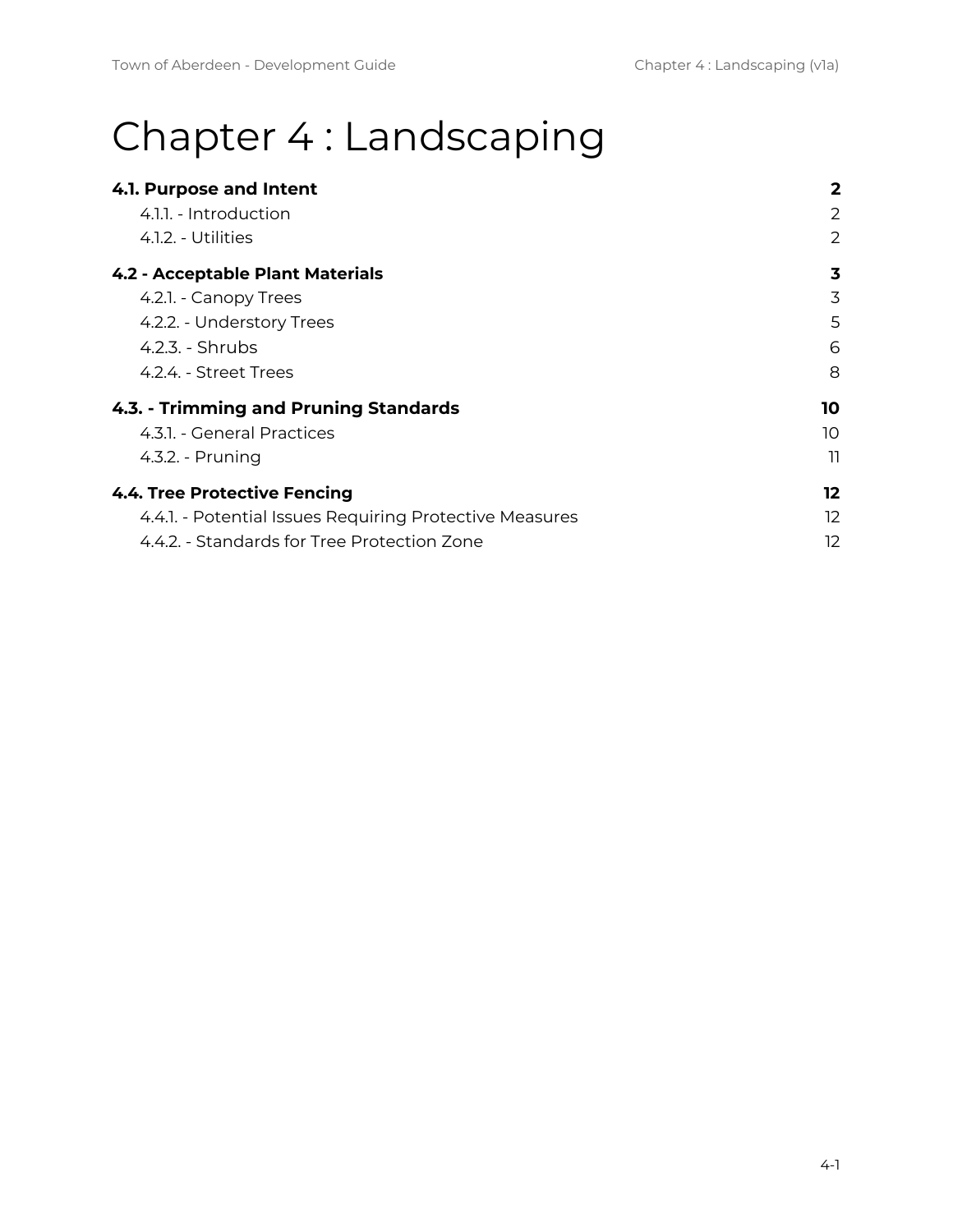### <span id="page-1-0"></span>4.1. Purpose and Intent

To provide a comprehensive guide on permitted plant materials that are compatible with the landscape standards in the Town of Aberdeen Unified Development Ordinance, and to help educate the public about the appropriate types of trees and shrubs to plant in the community.

#### <span id="page-1-1"></span>4.1.1. - Introduction

The purpose of this section is for use in conjunction with the landscape requirements found in Section 5.5 – Landscaping of the Town of Aberdeen Unified Development Ordinance. It is also designed for general use to educate the public about the appropriate types of trees to plant in the community. It should be noted, although the species on this list were compiled from a variety of reputable sources (listed at the end of this introduction), these are only recommendations, and there may be other plant materials that might be considered acceptable. If there is a particular species of tree or shrub not listed that you would like to plant to meet the Town's landscaping requirements, contact the Planning & Inspections Department to request approval..

#### <span id="page-1-2"></span>4.1.2. - Utilities

- **A. Overhead.** A major challenge when maintaining trees in an urban setting is preventing their limbs from conflicting with overhead utilities, especially electric lines. Only certain trees are appropriate to plant within 20 feet of overhead utility lines, because they typically do not exceed 20 feet in height. However, since the height of utility lines vary considerably, each site should be examined carefully before deciding what and where to plant.
- **B. Underground.** Roots can also impact underground utilities, such as water/sewer lines. Only vegetation with shallow root systems should be planted near below ground utilities, but never closer than 3 feet.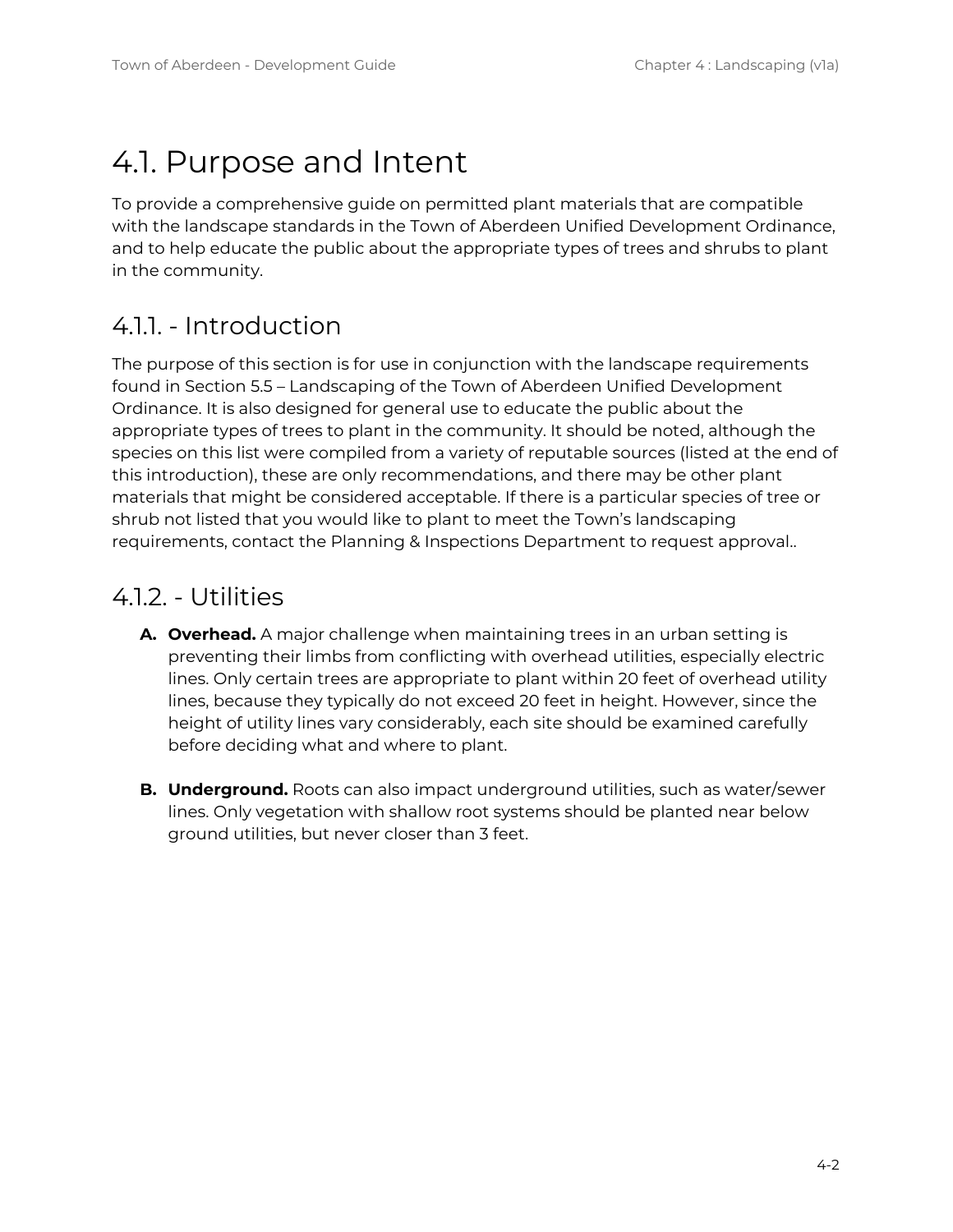### <span id="page-2-0"></span>4.2 - Acceptable Plant Materials

### <span id="page-2-1"></span>4.2.1. - Canopy Trees

| <b>Table 4.2.1: Canopy Trees</b> |                                 |            |  |
|----------------------------------|---------------------------------|------------|--|
| <b>Canopy Trees</b>              |                                 | Deciduous/ |  |
| Scientific Name                  | <b>Common Name</b>              | Evergreen  |  |
| Acer barbatum (floridanum)       | Southern sugar or Florida maple | Deciduous  |  |
| Acer negundo                     | <b>Boxelder</b>                 | Deciduous  |  |
| Acer rubrum                      | Red maple                       | Deciduous  |  |
| Acer saccharinum                 | Silver maple                    | Deciduous  |  |
| Acer saccharum                   | Sugar maple                     | Deciduous  |  |
| Aesculus flava (octandra)        | Yellow buckeye (Horse chestnut) | Deciduous  |  |
| Betula nigra                     | River birch                     | Deciduous  |  |
| Calocedrus decurrens             | <b>Incense Cedar</b>            | Evergreen  |  |
| Carya cordiformis                | Bitternut hickory               | Deciduous  |  |
| Carya glabra                     | Pignut hickory                  | Deciduous  |  |
| Carya illinoinensis              | Pecan                           | Deciduous  |  |
| Carya lacinoisa                  | Shellbark hickory               | Deciduous  |  |
| Carya ovata                      | Shagbark hickory                | Deciduous  |  |
| Carya tomentosa                  | Mockernut hickory               | Deciduous  |  |
| Catalpa bignonioides             | Southern catalpa                | Deciduous  |  |
| Catalpa speciosa                 | Northern) catalpa               | Deciduous  |  |
| Celtis laevigata                 | Southern (or sugar) hackberry   | Deciduous  |  |
| Celtis occidentalis              | Common hackberry                | Deciduous  |  |
| Chamaecyparis thyoides           | Atlantic white (swamp) cedar    | Evergreen  |  |
| Cladrastis kentuckea             | American yellowwood             | Deciduous  |  |
| Cladrastis lutea                 | Yellowwood                      | Deciduous  |  |
| Cryptomeria japonica             | Japanese Cedar                  | Evergreen  |  |
| Diospyros virginiana             | Common persimmon                | Deciduous  |  |
| Fagus grandifolia                | American beech                  | Deciduous  |  |
| Fraxinus americana               | White ash                       | Deciduous  |  |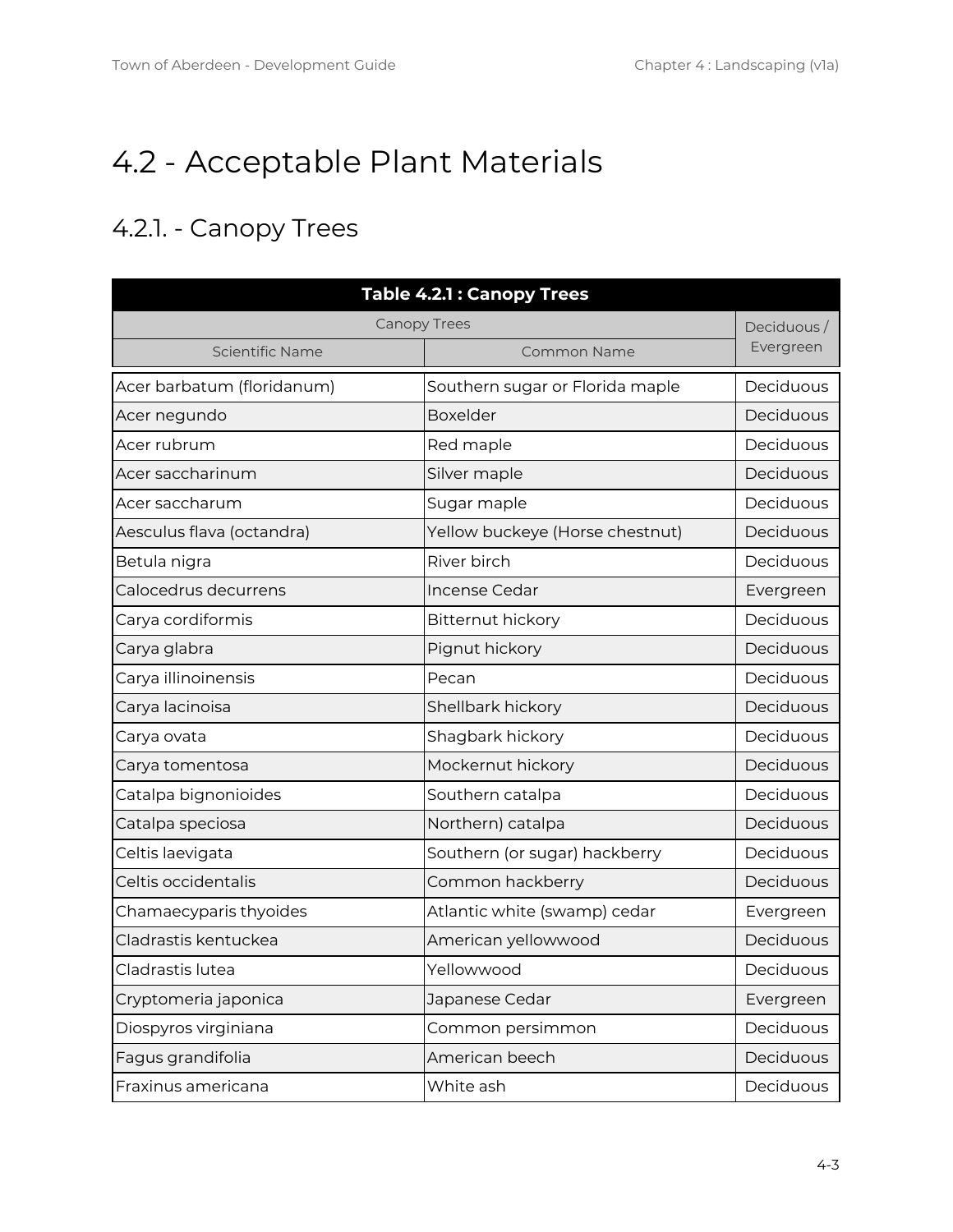| <b>Table 4.2.1: Canopy Trees</b>   |                                 |            |  |
|------------------------------------|---------------------------------|------------|--|
| <b>Canopy Trees</b>                |                                 | Deciduous/ |  |
| Scientific Name                    | Common Name                     | Evergreen  |  |
| Fraxinus pennsylvanica             | Green ash                       | Deciduous  |  |
| Gleditsia triacanthos var. inermis | Thornless honeylocust           | Deciduous  |  |
| Gymnocladus dioicus                | Kentucky coffeetree             | Deciduous  |  |
| Ilex opaca                         | American holly                  | Evergreen  |  |
| Juglans cinerea                    | <b>Butternut</b>                | Deciduous  |  |
| Juglans nigra                      | <b>Black walnut</b>             | Deciduous  |  |
| Juniperus Communis                 | Common Juniper                  | Evergreen  |  |
| Liquidambar styraciflua            | Sweetgum                        | Deciduous  |  |
| Liriodendron tulipifera            | Tulip (yellow) poplar           | Deciduous  |  |
| Magnolia acuminata                 | Cucumbertree magnolia           | Deciduous  |  |
| Magnolia virginiana                | Sweetbay magnolia               | Evergreen  |  |
| Nyssa ogeche                       | Ogeechee tupelo                 | Deciduous  |  |
| Nyssa sylvatica                    | Black gum (tupelo)              | Deciduous  |  |
| Pinus palustrus                    | Longleaf Pine                   | Evergreen  |  |
| Platanus occidentalis              | Sycamore                        | Deciduous  |  |
| Populus deltoides                  | Eastern cottonwood              | Deciduous  |  |
| Prunus sargentii                   | Sargent cherry                  | Deciduous  |  |
| Prunus serotina                    | <b>Black cherry</b>             | Deciduous  |  |
| Quercus alba                       | White oak                       | Deciduous  |  |
| Quercus bicolor                    | Swamp white oak                 | Deciduous  |  |
| Quercus coccinea                   | Scarlet oak                     | Deciduous  |  |
| Quercus falcata                    | Southern red oak                | Deciduous  |  |
| Quercus hemisphaerica              | Laurel (Darlington) oak         | Deciduous  |  |
| Quercus imbricaria                 | Shingle oak                     | Deciduous  |  |
| Quercus laurifolia                 | Swamp laurel (diamond leaf) oak | Deciduous  |  |
| Quercus lyrata                     | Overcup oak                     | Deciduous  |  |
| Quercus macrocarpa                 | Bur oak                         | Deciduous  |  |
| Quercus michauxii                  | Swamp chestnut oak              | Deciduous  |  |
| Quercus muehlenbergii              | Chinkapin oak                   | Deciduous  |  |
| Quercus nigra                      | Water oak                       | Deciduous  |  |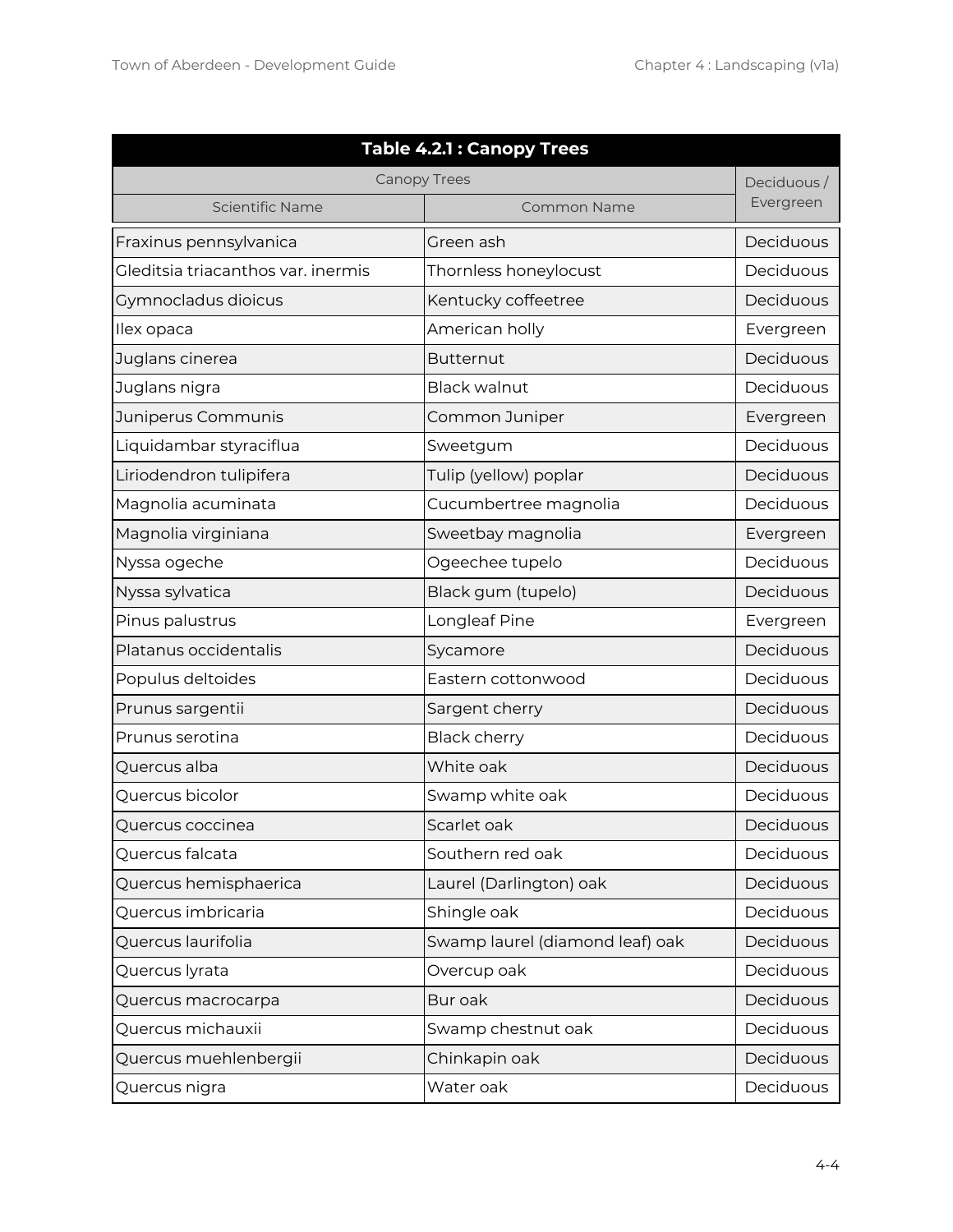| <b>Table 4.2.1: Canopy Trees</b> |                                     |            |  |
|----------------------------------|-------------------------------------|------------|--|
| <b>Canopy Trees</b>              |                                     | Deciduous/ |  |
| Scientific Name                  | Common Name                         | Evergreen  |  |
| Quercus nuttallii                | Nuttal oak                          | Deciduous  |  |
| Quercus palustris                | Pin oak                             | Deciduous  |  |
| Quercus phellos                  | Willow oak                          | Deciduous  |  |
| Quercus prinus/montana           | Chestnut oak                        | Deciduous  |  |
| Quercus rubra                    | (Northern) Red oak                  | Deciduous  |  |
| Quercus shumardii                | Shumard oak                         | Deciduous  |  |
| Quercus stellata                 | Post oak                            | Deciduous  |  |
| Quercus velutina                 | <b>Black oak</b>                    | Deciduous  |  |
| Quercus virginiana               | (Southern) Live oak                 | Evergreen  |  |
| Robinia pseudoacacia             | <b>Black locust</b>                 | Deciduous  |  |
| Sassafras albidium               | Sassafras                           | Deciduous  |  |
| Taxodium ascendens               | Pond cypress                        | Deciduous  |  |
| Taxodium distichum               | <b>Bald cypress</b>                 | Deciduous  |  |
| Thuja occidentalis               | American arborvitae (White cedar)   | Evergreen  |  |
| Thuja canadensis                 | Canadian Hemlock                    | Evergreen  |  |
| Thuja plicata                    | Giant arborvitae (Western redcedar) | Evergreen  |  |

### <span id="page-4-0"></span>4.2.2. - Understory Trees

| <b>Table 4.2.2: Understory Trees</b> |                                  |                         |  |
|--------------------------------------|----------------------------------|-------------------------|--|
| Scientific Name                      | Common Name                      | Deciduous/<br>Evergreen |  |
| Aesculus glabra                      | Ohio buckeye                     | Deciduous               |  |
| Aesculus pavia                       | Red buckeye                      | Deciduous               |  |
| Aesculus sylvatica                   | Painted buckeye                  | Deciduous               |  |
| Alnus surrulata                      | Tag (hazel) alder                | Deciduous               |  |
| Amelanchier arborea                  | Downy serviceberry               | Deciduous               |  |
| Amelanchier canadensis               | Shadblow (Shadbush) serviceberry | Deciduous               |  |
| Asimina triloba                      | Pawpaw                           | Deciduous               |  |
| Carpinus caroliniana                 | American hornbeam                | Deciduous               |  |
| Castanea pumila                      | (Alleghany) Chinquapin           | Deciduous               |  |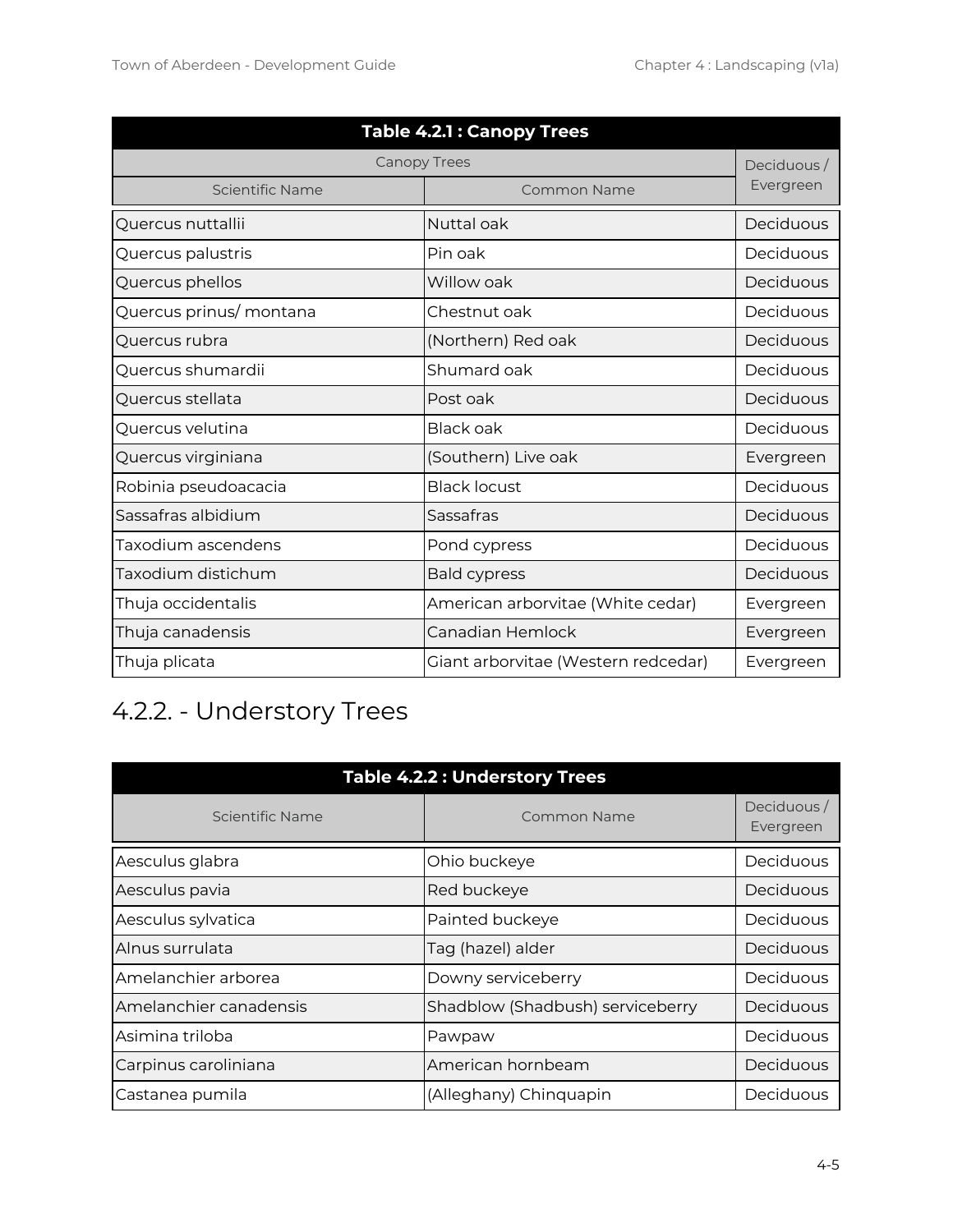| <b>Table 4.2.2 : Understory Trees</b> |                      |                         |  |
|---------------------------------------|----------------------|-------------------------|--|
| Scientific Name<br>Common Name        |                      | Deciduous/<br>Evergreen |  |
| Cercis canadensis                     | Eastern redbud       | Deciduous               |  |
| Chionanthus virginicus                | (White) Fringe tree  | Deciduous               |  |
| Cornus kousa                          | Kousa Dogwood        | Deciduous               |  |
| Cornus florida                        | Flowering dogwood    | Deciduous               |  |
| Cotinus obovatus                      | American smoketree   | Deciduous               |  |
| Crataegus phaenopyrum                 | Washington hawthorn  | Deciduous               |  |
| Crataegus viridis                     | Green hawthorn       | Deciduous               |  |
| Franklinia alatamaha                  | Franklin Tree        | Deciduous               |  |
| Halesia carolina (Halesia tetraptera) | Carolina silverbell  | Deciduous               |  |
| Ilex cassine                          | Dahoon holly         | Evergreen               |  |
| Ilex decidua                          | Possumhaw holly      | Deciduous               |  |
| Ilex vomitoria                        | Yaupon holly         | Evergreen               |  |
| Juniperus virginiana                  | Eastern red cedar    | Evergreen               |  |
| Maclura pomifera                      | Osage orange         | Deciduous               |  |
| Magnolia grandiflora 'Little Gem'     | Little Gem magnolia  | Evergreen               |  |
| Magnolia macrophylla                  | Bigleaf magnolia     | Deciduous               |  |
| Ostrya virginiana                     | American hophornbeam | Deciduous               |  |
| Oxydendrum arboreum                   | Sourwood             | Deciduous               |  |
| Pinus virginiana                      | Virginia pine        | Evergreen               |  |
| Prunus virginiana                     | Common chokecherry   | Deciduous               |  |
| Quercus marilandica                   | Blackjack oak        | Deciduous               |  |

### <span id="page-5-0"></span>4.2.3. - Shrubs

| <b>Table 4.2.3 : Shrubs</b>           |                           |           |  |
|---------------------------------------|---------------------------|-----------|--|
| Large Shrubs (> 10-feet at Maturity)  |                           |           |  |
| <b>Shrubs</b><br>Deciduous/           |                           |           |  |
| Scientific Name<br><b>Common Name</b> |                           | Evergreen |  |
| Aesculus parviflora                   | Bottlebrush buckeye       | Deciduous |  |
| Agarista (Leucothoe) populifolia      | Florida (Coast) leucothoe | Evergreen |  |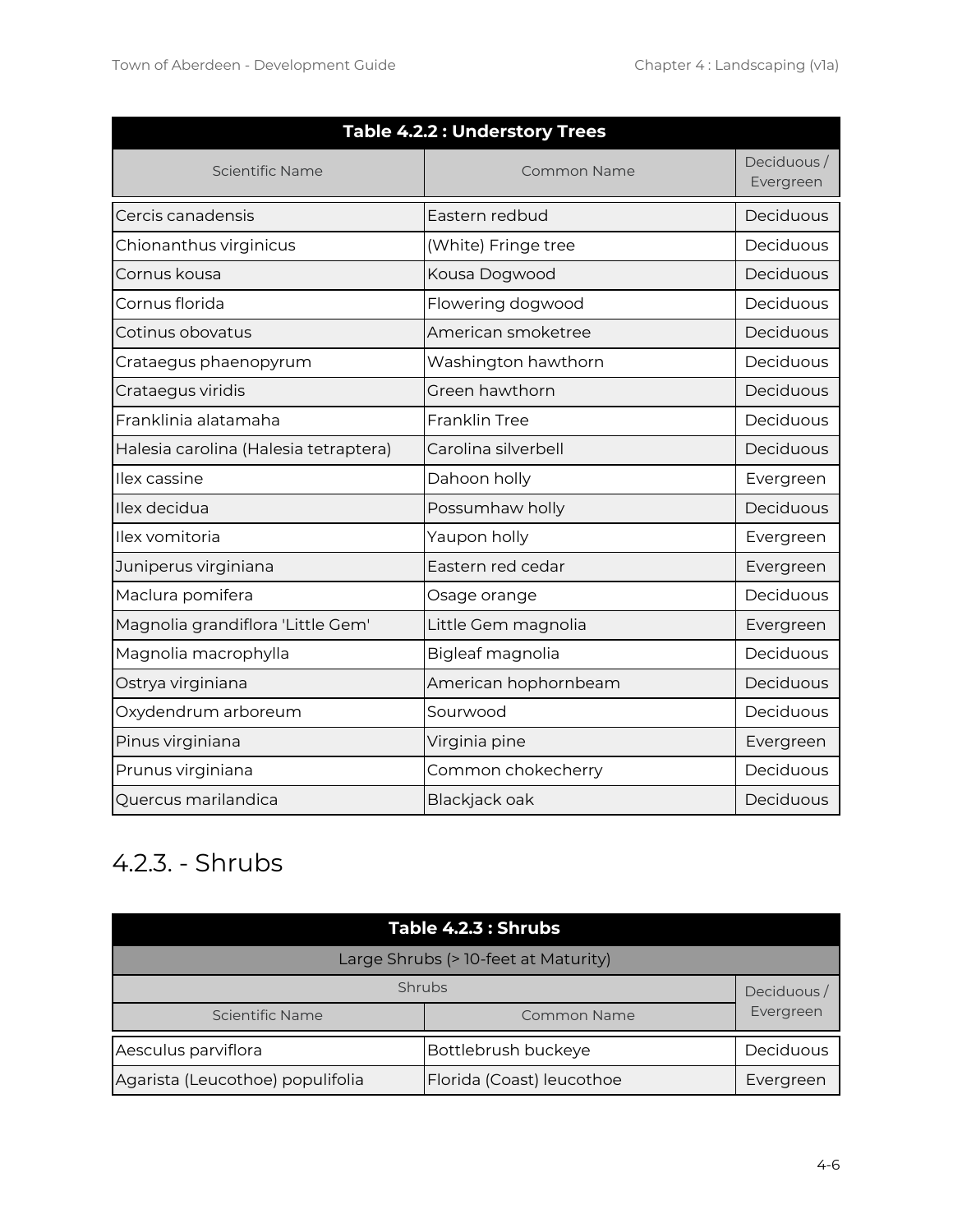| Table 4.2.3 : Shrubs       |                                               |            |  |
|----------------------------|-----------------------------------------------|------------|--|
|                            | Large Shrubs (> 10-feet at Maturity)          |            |  |
|                            | Shrubs                                        | Deciduous/ |  |
| Scientific Name            | <b>Common Name</b>                            | Evergreen  |  |
| Fothergilla major          | Larger fathergilla                            | Deciduous  |  |
| Hamamelis virginiana       | Common witch hazel                            | Deciduous  |  |
| Ilex verticillata          | Winterberry holly                             | Deciduous  |  |
| Illicium floridanum        | Florida anise tree                            | Evergreen  |  |
| Kalmia latifolia           | Mountain laurel                               | Evergreen  |  |
| Myrica cerifera            | (Southern) Wax myrtle                         | Evergreen  |  |
| Rhododendron spp.          | Rhododendron or azalea                        | Evergreen  |  |
| Rhododendron calendulaceum | Flame azalea                                  | Deciduous  |  |
| Rhododendron canescens     | Hoary (Piedmont) azalea                       | Evergreen  |  |
| Rhododendron minus         | Dwarf rhododendron                            | Evergreen  |  |
| Stewartia ovata            | Mountain camellia                             | Deciduous  |  |
| Viburnum dentatum          | Arrowwood viburnum                            | Deciduous  |  |
| Viburnum prunifolium       | Black haw (nannyberry) viburnum               | Deciduous  |  |
|                            | Medium Shrubs (5-feet to 10-feet at Maturity) |            |  |
|                            | Shrubs                                        | Deciduous/ |  |
| Scientific Name            | <b>Common Name</b>                            | Evergreen  |  |
| Aronia arbutifolia         | Red chokeberry                                | Deciduous  |  |
| Callicarpa americana       | American beautyberry                          | Deciduous  |  |
| Calycanthus floridus       | Carolina allspice (sweetshrub)                | Deciduous  |  |
| Cephalanthus occidentalis  | Buttonbush                                    | Deciduous  |  |
| Fothergilla gardenii       | Dwarf fothergilla                             | Deciduous  |  |
| Shrubby St. Johnswort      | Shrubby St. Johnswort                         | Deciduous  |  |
| Ilex glabra                | Inkberry holly                                | Evergreen  |  |
| Itea virginica             | Virginia sweetspire                           | Evergreen  |  |
| Leucothoe fontanesiana     | Drooping leucothoe                            | Evergreen  |  |
| Nandina domestica          | Nandina                                       | Evergreen  |  |
| Rhododendron alabamense    | Alabama azalea                                | Evergreen  |  |
| Rhododendron atlanticum    | Coastal (dwarf) azalea                        | Evergreen  |  |
| Rhododendron austrinum     | Florida azalea                                | Evergreen  |  |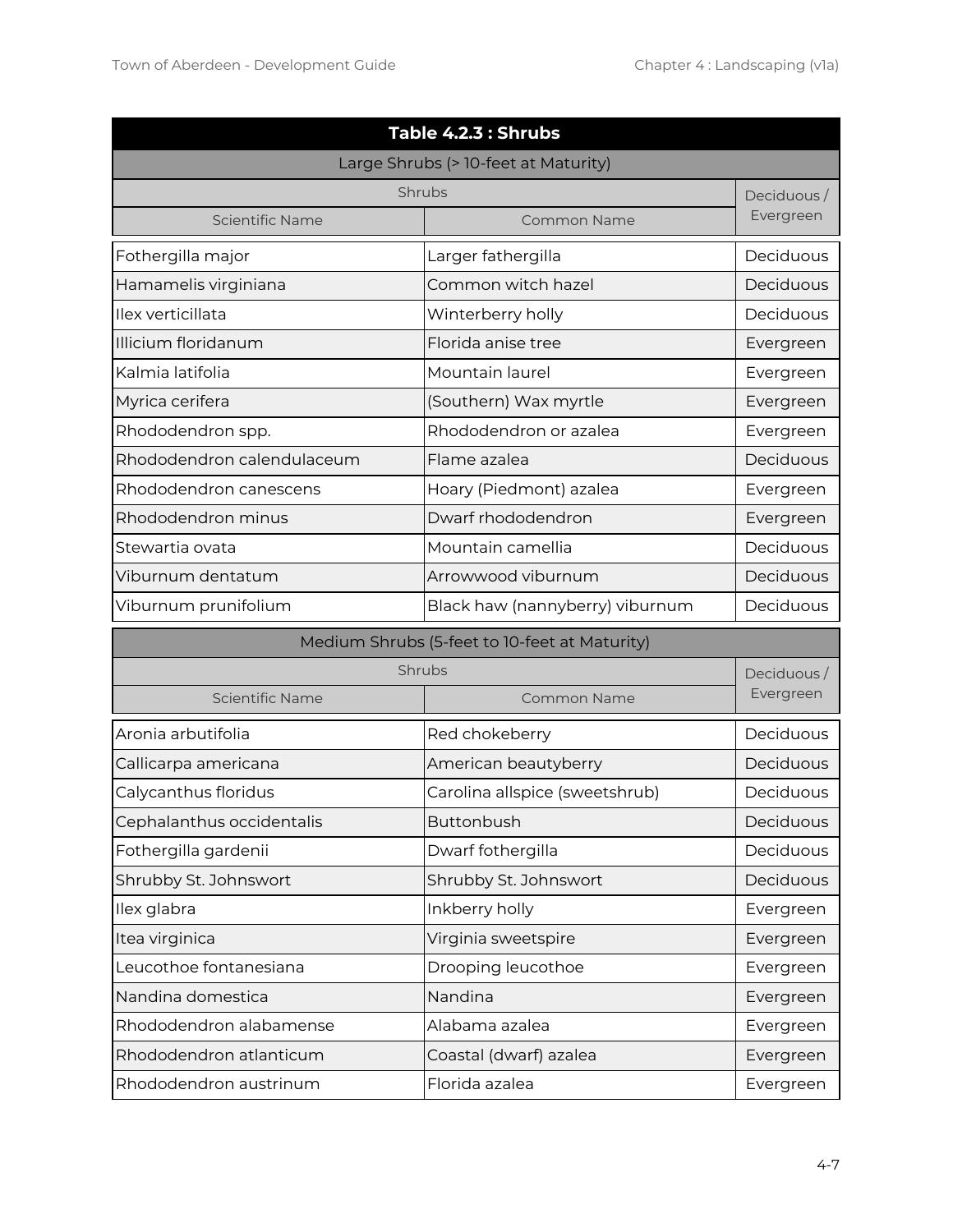| Medium Shrubs (5-feet to 10-feet at Maturity) |                                     |            |
|-----------------------------------------------|-------------------------------------|------------|
| Shrubs                                        |                                     | Deciduous/ |
| Scientific Name                               | <b>Common Name</b>                  | Evergreen  |
| Rhododendron bakeri                           | Cumberland azalea                   | Evergreen  |
| Rhododendron carolinianum                     | Carolina rhododendron               | Evergreen  |
| Rhododendron catawbiense                      | Catawba rhododendron                | Evergreen  |
| Rhododendron periclymenoides                  | Pink (pinxter) azalea               | Deciduous  |
| Rhododendron vaseyi                           | Pinkshell azalea                    | Evergreen  |
| Rhododendron viscosum                         | Clammy (swamp) azalea               | Deciduous  |
| Rhus aromatica                                | (Fragrant) Sumac                    | Deciduous  |
| Rosa carolina                                 | Carolina (pasture) rose             | Deciduous  |
| Rosa palustris                                | Swamp rose                          | Deciduous  |
| Viburnum acerifolia                           | Mapleleaf viburnum                  | Deciduous  |
| Viburnum nudum                                | Possomhaw viburnum                  | Deciduous  |
| Viburnum rafinesquianum                       | Downy arrowwood viburnum            | Deciduous  |
| Yucca gloriosa                                | Spanish dagger (mound-lilly) yucca  | Evergreen  |
|                                               | Small Shrubs (< 5-feet at Maturity) |            |
|                                               | Shrubs                              | Deciduous/ |
| Scientific Name                               | Common Name                         | Evergreen  |
| Ilex vomitora 'Nana'                          | Dwarf yaupon holly                  | Evergreen  |

#### <span id="page-7-0"></span>4.2.4. - Street Trees

| <b>Table 4.2.4 : Street Trees</b>         |                                     |           |      |        |      |
|-------------------------------------------|-------------------------------------|-----------|------|--------|------|
|                                           | Large Trees (> 50-feet at Maturity) |           |      |        |      |
| <b>Growth Rate</b><br><b>Tree Species</b> |                                     |           |      |        |      |
| Scientific Name                           | Common Name                         | Shape     | Slow | Medium | Fast |
| Eucommia ulmoides                         | Hardy rubber tree                   | Rounded   | ✓    |        |      |
| Fraxinus pennsylvanica                    | Green ash                           | Rounded   |      |        |      |
| Gleditsia triacanthos<br>var. inermis     | Thornless honeylocust               | Rounded   |      |        |      |
| Gymnocladus dioicus                       | Kentucky coffeetree                 | Rounded   |      |        |      |
| Liquidambar styraciflua                   | Sweetqum                            | Pyramidal |      |        |      |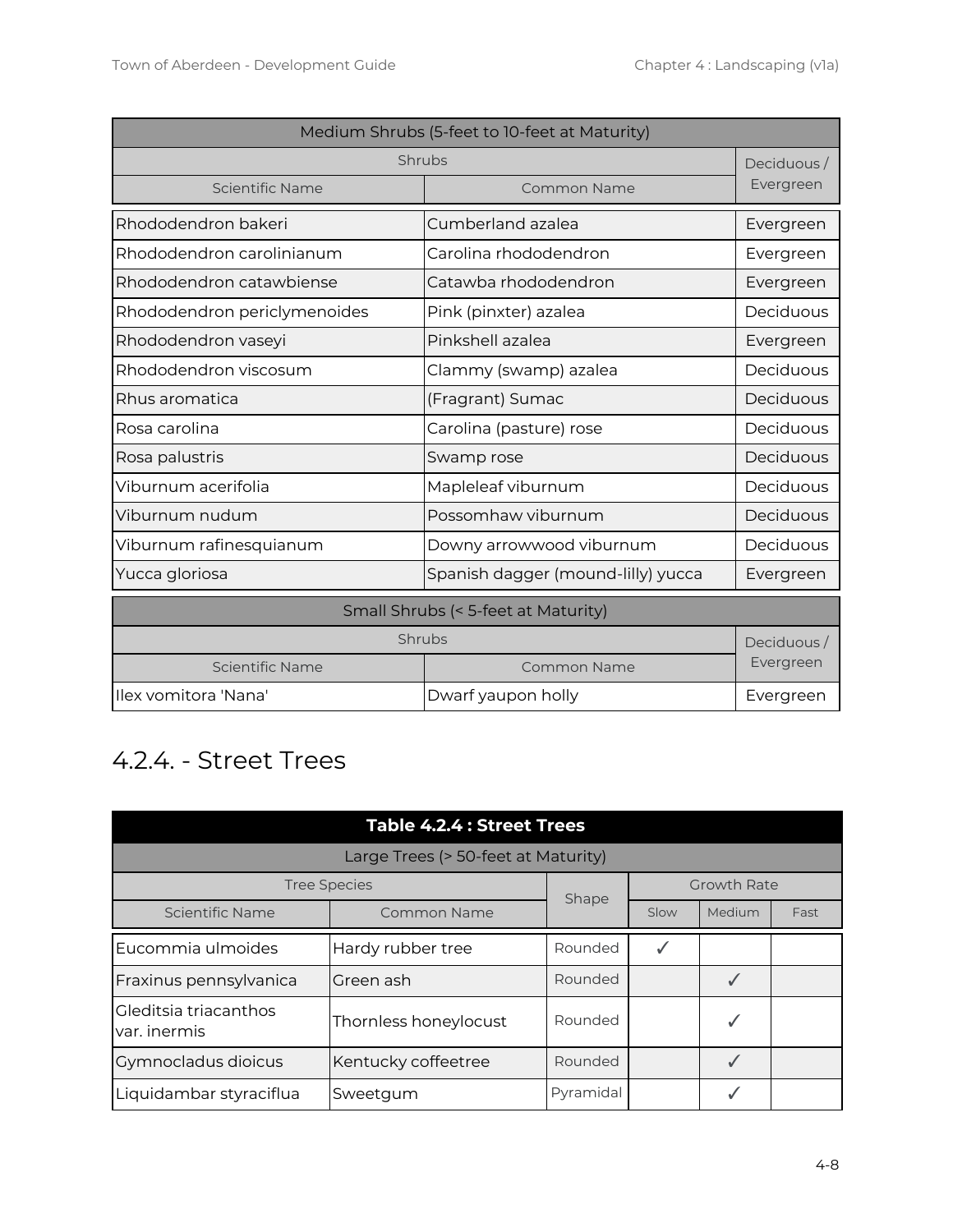| <b>Table 4.2.4 : Street Trees</b>   |                                               |           |              |                    |              |
|-------------------------------------|-----------------------------------------------|-----------|--------------|--------------------|--------------|
| Large Trees (> 50-feet at Maturity) |                                               |           |              |                    |              |
|                                     | <b>Tree Species</b>                           | Shape     |              | <b>Growth Rate</b> |              |
| Scientific Name                     | <b>Common Name</b>                            |           | Slow         | Medium             | Fast         |
| Metasequoia<br>glyptostroboides     | Dawn redwood                                  | Pyramidal |              | ✓                  |              |
| Nyssa sylvatica                     | Black gum                                     | Pyramidal |              | ✓                  |              |
| Platanus x acerifolia               | London planetree                              | Rounded   |              |                    | $\checkmark$ |
| Quercus bicolor                     | Swamp white oak                               | Rounded   | $\checkmark$ |                    |              |
| Quercus imbricaria                  | Shingle oak                                   | Rounded   |              | $\checkmark$       |              |
| Quercus lyrata                      | Overcup oak                                   | Rounded   |              | $\checkmark$       |              |
| Quercus palustris                   | Pin oak                                       | Pyramidal |              | ✓                  |              |
| Quercus phellos                     | Willow oak                                    | Pyramidal |              |                    | ✓            |
| Quercus rubra                       | Northern red oak                              | Rounded   |              |                    | ✓            |
| Quercus shumardii                   | Shumard oak                                   | Rounded   |              | ✓                  |              |
| Quercus virginiana                  | Live oak                                      | Rounded   | $\checkmark$ |                    |              |
| Sophora japonica                    | Japanese pagodatree                           | Rounded   |              | $\checkmark$       |              |
| Taxodium distichum                  | <b>Baldcypress</b>                            | Pyramidal |              | ✓                  |              |
| Tilia tomentosa                     | Silver linden                                 | Rounded   |              | $\checkmark$       |              |
| Ulmus parvifolia                    | Lacebark elm                                  | Rounded   |              | $\checkmark$       |              |
| Zelkova serrata                     | Japanese zelkova                              | Rounded   |              | ✓                  |              |
|                                     | <b>Table 4.2.4 : Street Trees</b>             |           |              |                    |              |
|                                     | Medium Trees (35-feet to 50-feet at Maturity) |           |              |                    |              |
|                                     | <b>Tree Species</b>                           | Shape     |              | Growth Rate        |              |
| Acer rubrum                         | Red maple                                     | Rounded   |              | $\checkmark$       |              |
| Aesculus hippocastanum              | Horsechestnut                                 | Rounded   | $\checkmark$ |                    |              |
| Aesculus x carnea                   | Red horsechestnut                             | Rounded   | ✓            |                    |              |
| Carpinus betulus                    | European hornbeam                             | Narrow    |              | $\checkmark$       |              |
| Carpinus caroliniana                | American hornbeam                             | Pyramidal | $\checkmark$ |                    |              |
| Celtis laevigata                    | Sugar hackberry                               | Rounded   |              | $\checkmark$       |              |
| Corylus colurna                     | Turkish filbert                               | Narrow    |              | ✓                  |              |
| Juniperus virginiana                | Easter redcedar                               | Pyramidal |              | $\checkmark$       |              |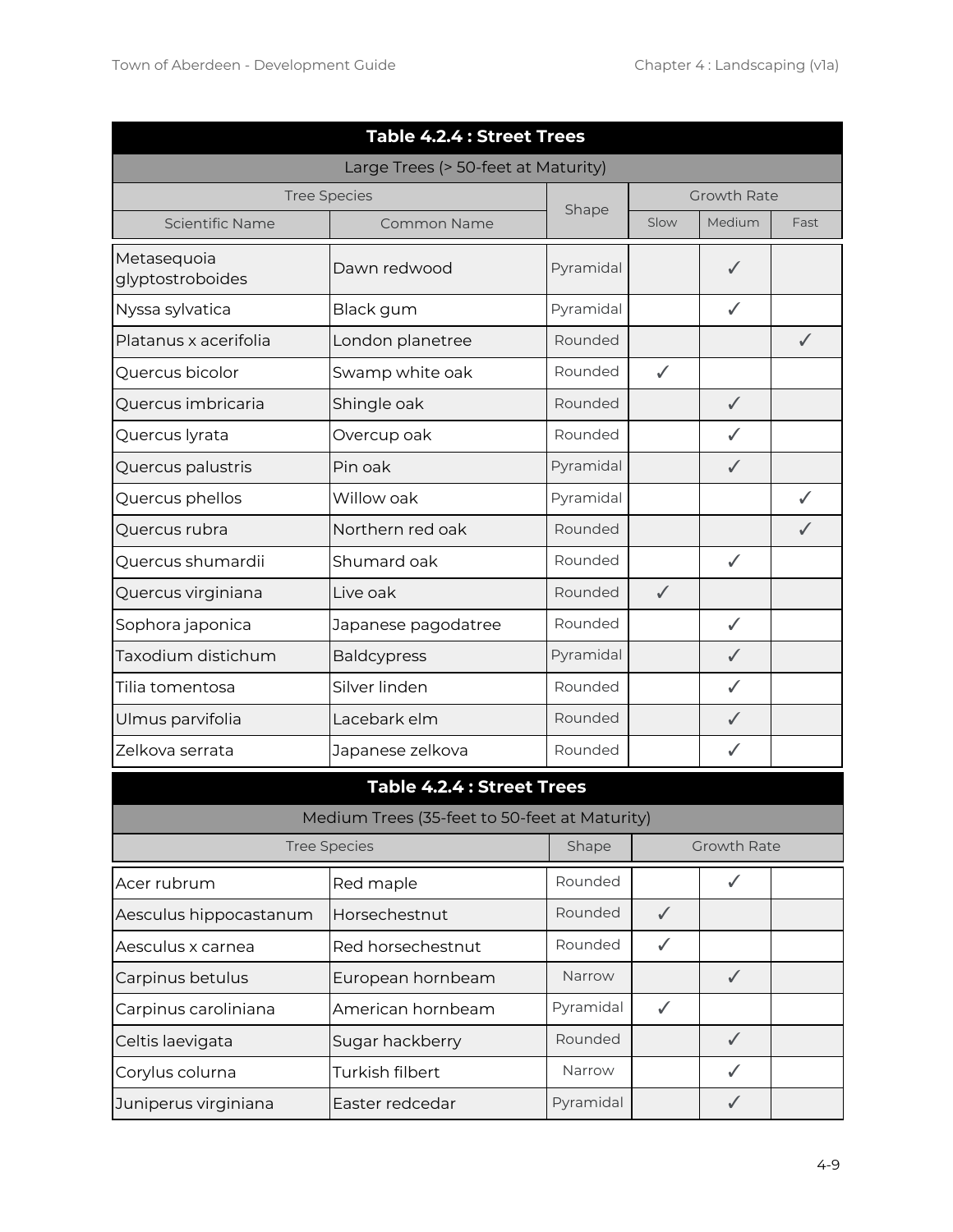| <b>Table 4.2.4 : Street Trees</b>             |                                     |           |                    |                    |              |
|-----------------------------------------------|-------------------------------------|-----------|--------------------|--------------------|--------------|
| Medium Trees (35-feet to 50-feet at Maturity) |                                     |           |                    |                    |              |
|                                               | <b>Tree Species</b>                 | Shape     | <b>Growth Rate</b> |                    |              |
| Scientific Name                               | Common Name                         |           | Slow               | Medium             | Fast         |
| Koelreuteria paniculata                       | Goldenraintree                      | Rounded   |                    | $\checkmark$       |              |
| Phellodendron amurensis                       | Amur corktree                       | Rounded   |                    | ✓                  |              |
| Prunus sargentii                              | Sargent cherry                      | Narrow    |                    |                    | ✓            |
|                                               | Small Trees (< 35-feet at Maturity) |           |                    |                    |              |
|                                               | <b>Tree Species</b>                 | Shape     |                    | <b>Growth Rate</b> |              |
| Scientific Name                               | Common Name                         |           | Slow               | Medium             | Fast         |
| Acer campestre                                | Hedge maple                         | Rounded   | ✓                  |                    |              |
| Amelanchier arborea                           | Serviceberry                        | Rounded   |                    | $\checkmark$       |              |
| Cercis canadensis                             | Eastern redbud                      | Rounded   |                    |                    | $\checkmark$ |
| Chionanthus retusus                           | Chinese fringetree                  | Rounded   | $\checkmark$       |                    |              |
| Cornus kousa                                  | Kousa dogwood                       | Rounded   | ✓                  |                    |              |
| Crataegus viridis                             | Green hawthorn                      | Rounded   |                    | $\checkmark$       |              |
| Halesia tetraptera                            | Carolina silverbell                 | Rounded   |                    | $\checkmark$       |              |
| Lagerstromia spp.                             | Crapemyrtle                         | Rounded   |                    |                    | $\checkmark$ |
| Maackia amurensis                             | Amur maackia                        | Rounded   | $\checkmark$       |                    |              |
| Malus spp.                                    | Flowering crabapple                 | Rounded   |                    | $\checkmark$       |              |
| Pistacia chinensis                            | Chinese pistache                    | Pyramidal |                    | $\checkmark$       |              |
| Prunus caroliniana                            | Carolina Cherrylaruel               | Pyramidal |                    |                    |              |
| Prunus virginiana                             | Chokecherry                         | Narrow    |                    |                    |              |
| Syringa reticulata                            | Japanese tree lilac                 | Pyramidal |                    | ✓                  |              |

## <span id="page-9-0"></span>4.3. - Trimming and Pruning Standards

#### <span id="page-9-1"></span>4.3.1. - General Practices

Trees should be periodically inspected to identify structural issues (broken branches, damage to trunk, gaps in the wood, etc.), signs of disease, or damage from pests. Additional inspections are important following adverse weather conditions or other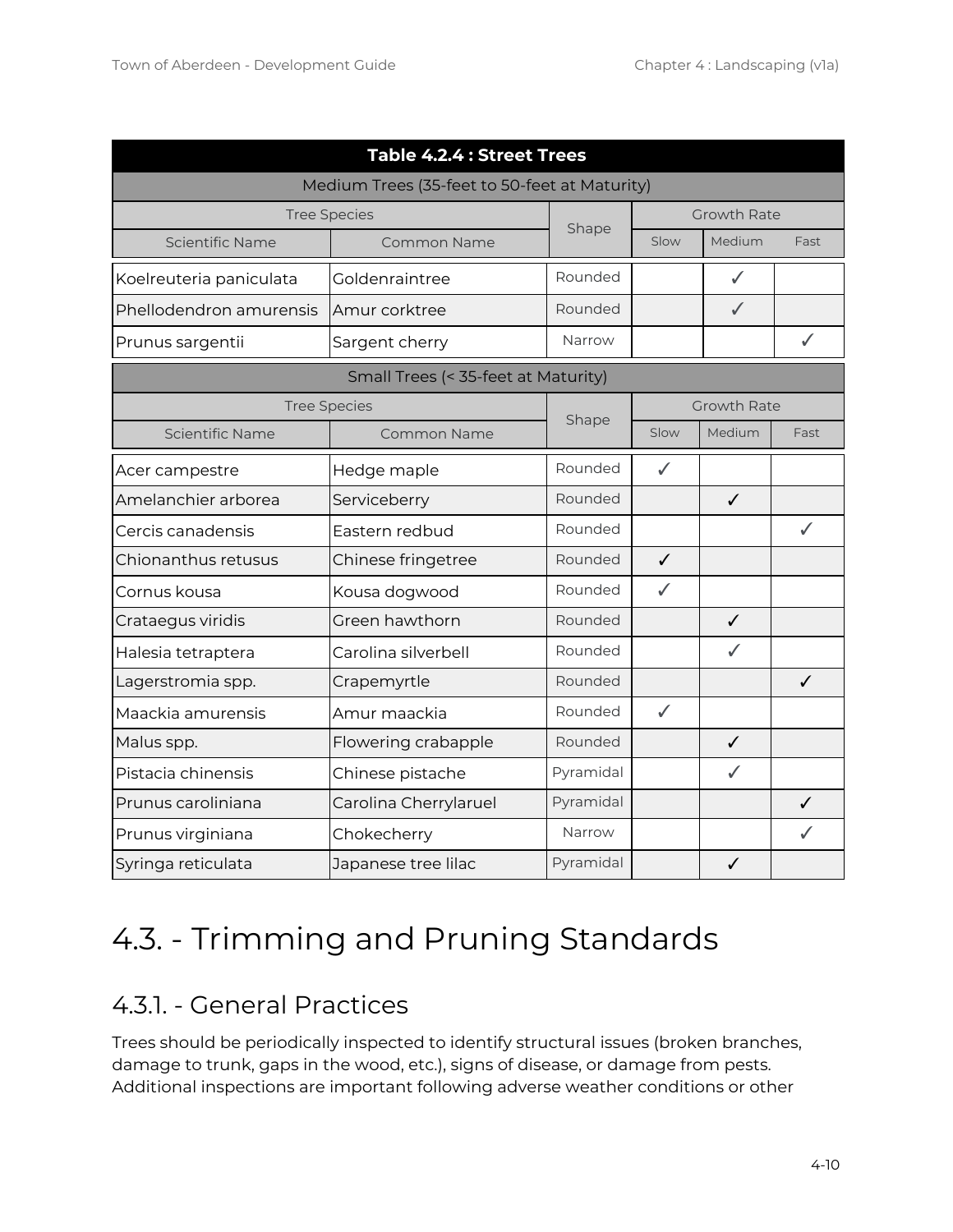events that could cause specific stress to the tree. These events may cause a variety of issues, including failures of the main stem, adjoining branches or the root system. Storm damaged trees may also be more susceptible to pest attacks and to additional damage from wind. Inspections of mature trees should be done more frequently than younger trees, given available resources.

- A. Keep pruning equipment sharp, clean and in good operating condition.
- B. Trees do not heal damaged or infected areas, rather they seal off these sections. Avoid activities that create open wounds in the tree that cannot be sealed properly by the tree.
- C. If instances of infestations or disease are discovered, generally the only options will be to remove the section of tree affected (if this does not jeopardize overall tree health) or remove the entire tree if it is in serious decline or its continued presence would encourage the spread of disease or infestation to other nearby trees.
- D. Tree topping is prohibited.
- E. If required plantings are removed, appropriate and approved planting shall be installed per Removal or Relocation of Trees and Shrubs (Section 5.5.16) requirements in the UDO.

#### <span id="page-10-0"></span>4.3.2. - Pruning

#### **A. Young Trees (Planted within Previous 5 Years).**

- 1. Pruning trees in the early stages of life encourages proper growth that establishes a strong central trunk and network of evenly spaced scaffolding branches (12-18 inches apart) to support the tree's canopy and overall branch and leaf network.
- 2. Water the tree on a regular basis for about two years after planting to establish a strong root system.
- 3. Periodic fertilization, using slow release materials, for newly planted trees located in limited growth planting spaces (such as areas with a high concentration of impervious surface) is appropriate.
- 4. Periodic replacement of mulch placed around the tree at the time of planting is optional as the need for mulch diminishes as the tree establishes itself.
- 5. Avoid the removal of more than  $\frac{1}{4}$  of a tree's canopy at any one time unless necessary to remove a competing branch to the central leader or if apparent structural weaknesses must be addressed through heavier pruning. If it is possible to address such issues over several growing seasons, this is preferable, so the pruning does not prove overly stressful to the tree.
- **B. Established Trees (Planted within Over 5 Years).** An arborist certified by the International Society of Arboriculture is best qualified to identify appropriate maintenance needs for more mature trees and to oversee these activities.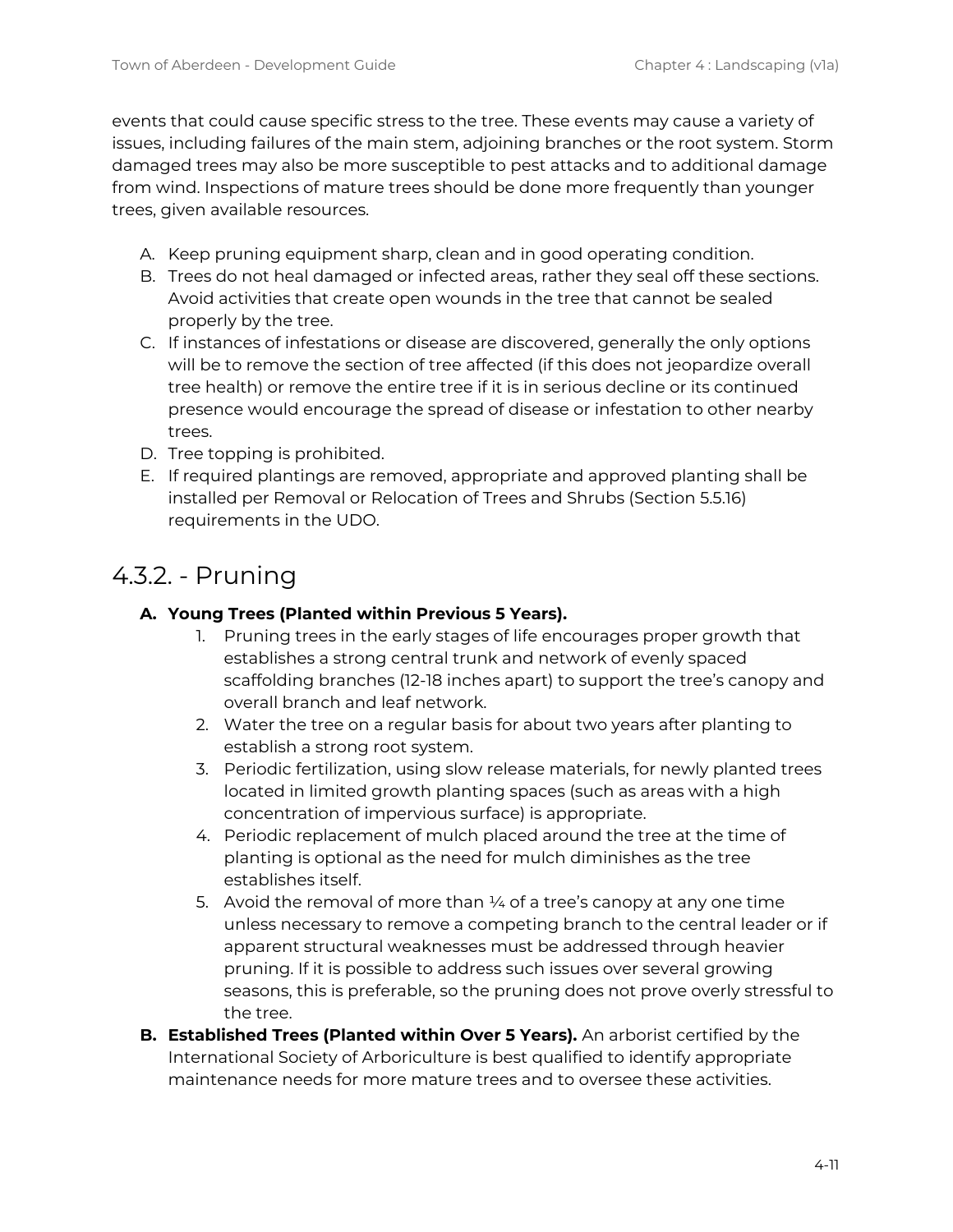However, if a certified arborist is not available, these Guidelines should be followed to ensure proper tree maintenance.

- 1. Prune mature trees only as a corrective or preventative measure or to address damage. Pruning of more mature trees may be done to remove dead branches, to remove crowded or rubbing limbs, and to eliminate hazards. Mature trees may also be pruned to increase light and air penetration to the inside of the tree's crown or to the landscape below.
- 2. Avoid heavy pruning just after the spring growth flush.
- 3. Larger limbs should be pruned using the three-cut method:
	- a. An undercut 12-18 inches from the limb's point of attachment,
	- b. A second cut made from the top, directly above or a few inches further out on the limb, and
	- c. Removal of the 12-18 inch stub, making sure to stay just outside the tree's branch collar.
	- d. Remove no more than  $\frac{1}{4}$  of a tree's leaf bearing crown during any season and even less at any one time as the tree ages or is stressed.

### <span id="page-11-0"></span>4.4. Tree Protective Fencing

#### <span id="page-11-1"></span>4.4.1. - Potential Issues Requiring Protective Measures

- A. Significant alteration in flow of water to the tree due to site clearance and grading operations;
- B. Compaction of soil within the tree's critical root zone due to constant passage of vehicles or persons in this area, or storage of equipment or materials;
- C. Root damage within the critical root zone due to grading or trenching for the installation of utilities;
- D. Damage to the tree's trunk or broken limbs from passage of vehicles or equipment; or
- E. Release of materials or substances hazardous to a tree's health within the tree's critical root zone due to placement of areas to clean equipment.

#### <span id="page-11-2"></span>4.4.2. - Standards for Tree Protection Zone

- **A. General Information.** A tree protection zone includes the entire area around the tree equal to one (1) foot of radius for every one inch in DBH of the tree's trunk. This area contains the tree's critical root zone and none of the construction related activities listed in Section 4.4.1 of the Development Guide is allowed to take place within this area. If multiple trees in close proximity to one another are to be protected, the tree protection zone is measured from the outermost trees to determine the protection area.
- **B. Tree Protection Zone.**